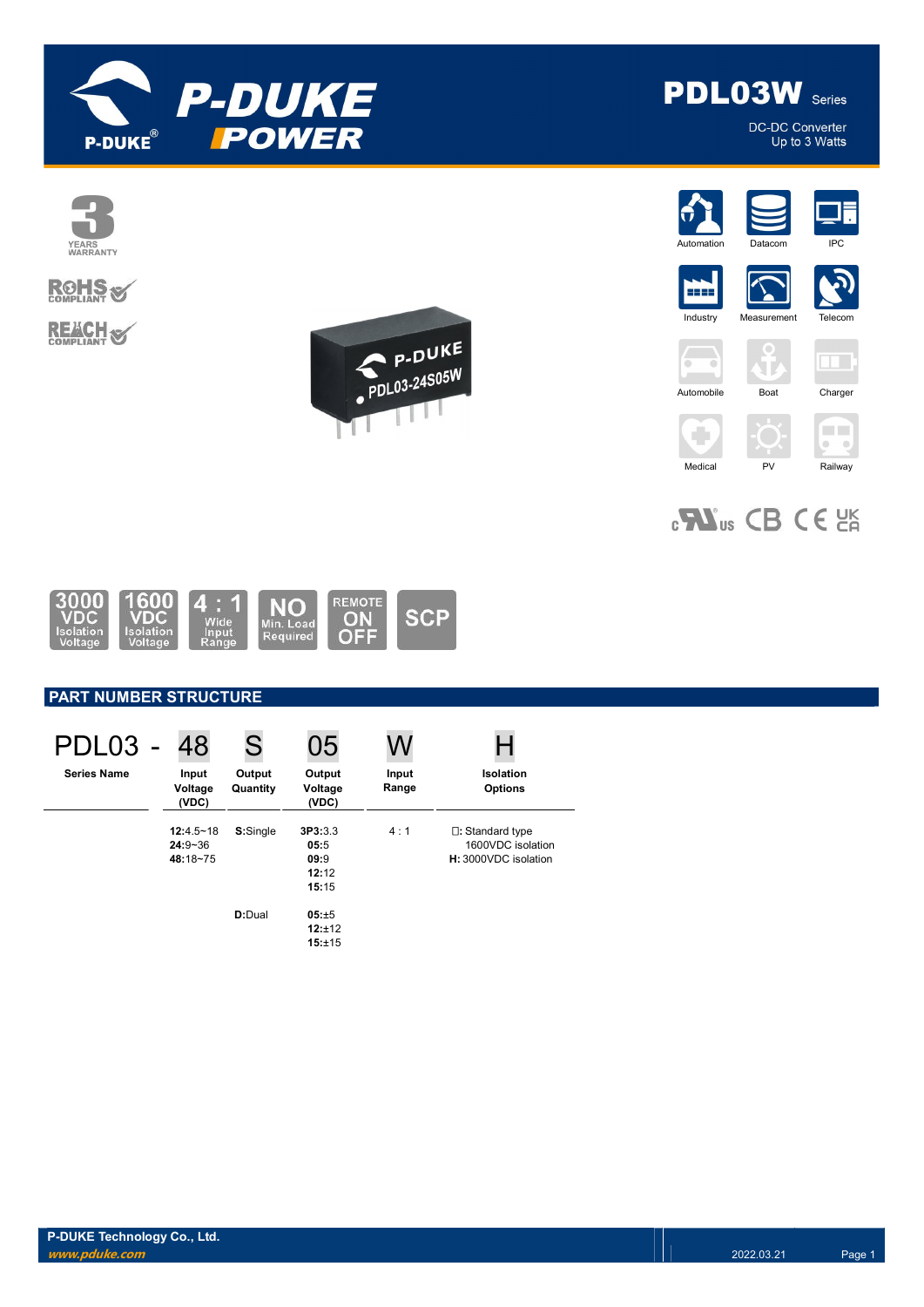



### TECHNICAL SPECIFICATION All specifications are typical at nominal input, full load and 25℃ unless otherwise noted

| <b>Model</b><br><b>Number</b> | Input Range   | <b>Output Voltage</b> | <b>Output Current</b><br>@ Full Load | <b>Input Current</b><br>@ No Load | Efficiency | Maximum<br><b>Capacitor Load</b> |
|-------------------------------|---------------|-----------------------|--------------------------------------|-----------------------------------|------------|----------------------------------|
|                               | <b>VDC</b>    | <b>VDC</b>            | mA                                   | mA                                | %          | <b>uF</b>                        |
| PDL03-12S3P3W                 | $4.5 - 18$    | 3.3                   | 700                                  | 35                                | 74         | 3300                             |
| PDL03-12S05W                  | $4.5 \sim 18$ | 5                     | 600                                  | 40                                | 78         | 1680                             |
| PDL03-12S09W                  | $4.5 \sim 18$ | 9                     | 333                                  | 40                                | 79         | 1000                             |
| PDL03-12S12W                  | $4.5 \sim 18$ | 12                    | 250                                  | 40                                | 80         | 820                              |
| PDL03-12S15W                  | $4.5 \sim 18$ | 15                    | 200                                  | 40                                | 80         | 680                              |
| PDL03-12D05W                  | $4.5 \sim 18$ | ±5                    | ±300                                 | 40                                | 80         | ±1000                            |
| PDL03-12D12W                  | $4.5 \sim 18$ | ±12                   | ±125                                 | 40                                | 80         | ±470                             |
| PDL03-12D15W                  | $4.5 \sim 18$ | ±15                   | ±100                                 | 40                                | 80         | ±330                             |
| PDL03-24S3P3W                 | $9 - 36$      | 3.3                   | 700                                  | 20                                | 75         | 3300                             |
| PDL03-24S05W                  | $9 - 36$      | 5                     | 600                                  | 20                                | 80         | 1680                             |
| PDL03-24S09W                  | $9 - 36$      | 9                     | 333                                  | 19                                | 80         | 1000                             |
| PDL03-24S12W                  | $9 - 36$      | 12                    | 250                                  | 20                                | 82         | 820                              |
| PDL03-24S15W                  | $9 - 36$      | 15                    | 200                                  | 19                                | 82         | 680                              |
| PDL03-24D05W                  | $9 - 36$      | ±5                    | ±300                                 | 25                                | 79         | ±1000                            |
| PDL03-24D12W                  | $9 - 36$      | ±12                   | ±125                                 | 25                                | 81         | ±470                             |
| PDL03-24D15W                  | $9 - 36$      | ±15                   | ±100                                 | 25                                | 81         | ±330                             |
| PDL03-48S3P3W                 | $18 - 75$     | 3.3                   | 700                                  | 12                                | 74         | 3300                             |
| PDL03-48S05W                  | $18 \sim 75$  | 5                     | 600                                  | 12                                | 80         | 1680                             |
| PDL03-48S09W                  | $18 \sim 75$  | 9                     | 333                                  | 13                                | 80         | 1000                             |
| PDL03-48S12W                  | $18 - 75$     | 12                    | 250                                  | 14                                | 81         | 820                              |
| PDL03-48S15W                  | $18 \sim 75$  | 15                    | 200                                  | 14                                | 81         | 680                              |
| PDL03-48D05W                  | $18 \sim 75$  | ±5                    | ±300                                 | 14                                | 79         | ±1000                            |
| PDL03-48D12W                  | $18 - 75$     | ±12                   | ±125                                 | 14                                | 81         | ±470                             |
| PDL03-48D15W                  | $18 - 75$     | ±15                   | ±100                                 | 14                                | 81         | ±330                             |

| <b>INPUT SPECIFICATIONS</b>   |                                                                                                         |                                                                               |                        |      |                |            |
|-------------------------------|---------------------------------------------------------------------------------------------------------|-------------------------------------------------------------------------------|------------------------|------|----------------|------------|
| <b>Parameter</b>              |                                                                                                         | <b>Conditions</b>                                                             | Min.                   | Typ. | Max.           | Unit       |
| Operating input voltage range |                                                                                                         | 12Vin(nom)                                                                    | 4.5                    | 12   | 18             |            |
|                               |                                                                                                         | 24Vin(nom)                                                                    | 9                      | 24   | 36             | <b>VDC</b> |
|                               |                                                                                                         | 48Vin(nom)                                                                    | 18                     | 48   | 75             |            |
| Start up time                 | Constant resistive load                                                                                 | Power up                                                                      |                        | 30   |                | ms         |
|                               |                                                                                                         | Remote ON/OFF                                                                 |                        | 30   |                |            |
| Input surge voltage           | 100 ms, max.                                                                                            | 12Vin(nom)                                                                    |                        |      | 36             |            |
|                               |                                                                                                         | 24Vin(nom)                                                                    |                        |      | 50             | <b>VDC</b> |
|                               |                                                                                                         | 48Vin(nom)                                                                    |                        |      | 100            |            |
| Input filter                  |                                                                                                         |                                                                               |                        |      | Capacitor type |            |
| Remote ON/OFF                 |                                                                                                         | DC-DC ON                                                                      | Open or high impedance |      |                |            |
|                               | Ctrl pin applied current via $1k\Omega$                                                                 | DC-DC OFF                                                                     | $\overline{2}$         | 3    | 4              | mA         |
|                               |                                                                                                         | Remote off input current                                                      |                        |      | 2.5            | mA         |
|                               | Application circuit<br>DC-DC ON                                                                         | DC-DC OFF                                                                     |                        |      |                |            |
|                               | $+V$ in<br>$\frac{1k\Omega}{2}$ .<br>Ctrl<br>3 <sub>m</sub> A<br>DC/DC<br>CURRENT (f)<br>SOURCE<br>-Vin | $+V$ in<br>$1k\Omega$<br>Ctrl<br>3mA<br>DC/DC<br>CURRENT(1)<br>SOURCE<br>-Vin |                        |      |                |            |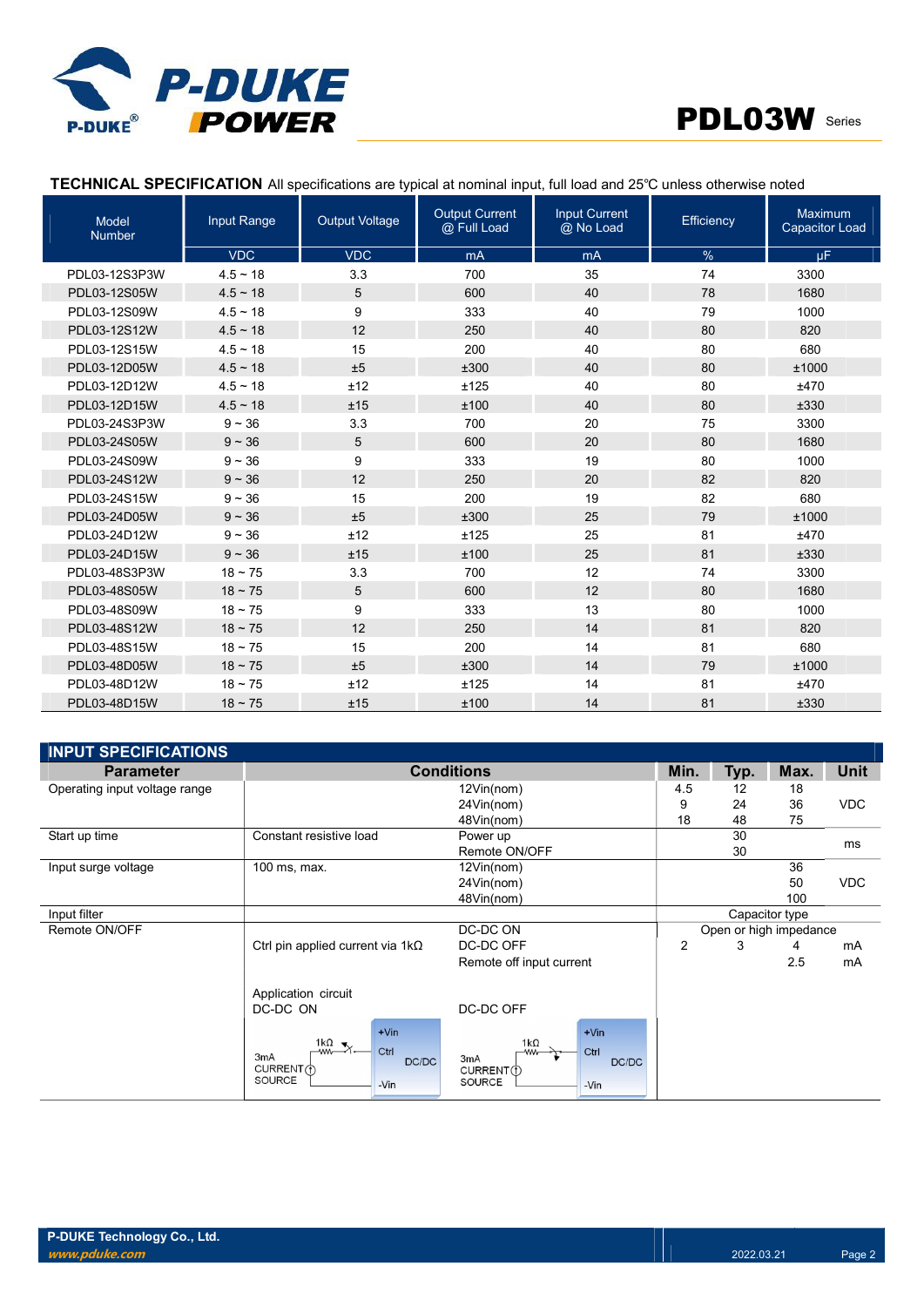

| <b>OUTPUT SPECIFICATIONS</b>     |                                    |                   |         |      |                                 |               |
|----------------------------------|------------------------------------|-------------------|---------|------|---------------------------------|---------------|
| <b>Parameter</b>                 |                                    | <b>Conditions</b> | Min.    | Typ. | Max.                            | Unit          |
| Voltage accuracy                 |                                    |                   | $-1.0$  |      | $+1.0$                          | $\%$          |
| Line regulation                  | Low Line to High Line at Full Load |                   | $-0.2$  |      | $+0.2$                          | %             |
| Load regulation                  | No Load to Full Load               | Single            | $-1.0$  |      | $+1.0$                          | $\frac{0}{0}$ |
|                                  |                                    | Dual              | $-1.0$  |      | $+1.0$                          |               |
|                                  | 5% Load to 100% Full Load          | Single            | $-0.5$  |      | $+0.5$                          | $\frac{0}{0}$ |
| Cross regulation                 | Asymmetrical load 25%/100% FL      | Dual              | $-5.0$  |      | $+5.0$                          | $\frac{0}{0}$ |
| Ripple and noise                 | 20MHz bandwidth                    |                   |         | 30   |                                 | mVp-p         |
| Temperature coefficient          |                                    |                   | $-0.02$ |      | $+0.02$                         | %/°C          |
| Transient response recovery time | 25% load step change               |                   |         | 250  |                                 | μs            |
| Short circuit protection         |                                    |                   |         |      | Continuous, automatics recovery |               |

| <b>GENERAL SPECIFICATIONS</b> |                           |                   |                      |      |            |                              |                    |  |
|-------------------------------|---------------------------|-------------------|----------------------|------|------------|------------------------------|--------------------|--|
| <b>Parameter</b>              |                           | <b>Conditions</b> |                      | Min. | Typ.       | Max.                         | Unit               |  |
| Isolation voltage             | 1 minute                  | Input to Output   | <b>Standard Type</b> | 1600 |            |                              | <b>VDC</b>         |  |
|                               |                           |                   | Suffix "H"           | 3000 |            |                              |                    |  |
| Isolation resistance          | 500VDC                    |                   |                      |      |            |                              | $G\Omega$          |  |
| Isolation capacitance         |                           |                   | <b>Standard Type</b> |      |            | 200                          |                    |  |
|                               |                           |                   | Suffix "H"           |      |            | 40                           | pF                 |  |
| Switching frequency           | Full load to minimum load |                   |                      | 100  |            |                              | kHz                |  |
| Safety approvals              | IEC / EN / UL62368-1      |                   |                      |      | UL:E193009 |                              |                    |  |
|                               |                           |                   |                      |      |            | CB:UL(Demko)                 |                    |  |
| Case material                 |                           |                   |                      |      |            | Non-conductive black plastic |                    |  |
| Base material                 |                           |                   |                      |      |            |                              | None               |  |
| Potting material              |                           |                   |                      |      |            | Silicone (UL94 V-0)          |                    |  |
| Weight                        |                           |                   |                      |      |            |                              | 4.8g (0.17oz)      |  |
| MTBF                          | MIL-HDBK-217F             |                   |                      |      |            |                              | 3.482 x $10^6$ hrs |  |

| <b>ENVIRONMENTAL SPECIFICATIONS</b> |                   |            |      |        |              |
|-------------------------------------|-------------------|------------|------|--------|--------------|
| <b>Parameter</b>                    | <b>Conditions</b> | <b>Min</b> | Typ. | Max.   | Unit         |
| Operating ambient temperature       | With derating     | -40        |      | $+100$ | °C           |
| Maximum case temperature            |                   |            |      | 100    | °C           |
| Storage temperature range           |                   | $-55$      |      | $+125$ | °C           |
| Thermal shock                       |                   |            |      |        | MIL-STD-810F |
| Vibration                           |                   |            |      |        | MIL-STD-810F |
| Relative humidity                   |                   |            |      |        | 5% to 95% RH |

| <b>EMC SPECIFICATIONS</b>      |             |                                          |                         |
|--------------------------------|-------------|------------------------------------------|-------------------------|
| <b>Parameter</b>               |             | <b>Conditions</b>                        | Level                   |
| EMI                            | EN55032     | With external components                 | Class A $\cdot$ Class B |
| <b>EMS</b>                     | EN55024     |                                          |                         |
| <b>ESD</b>                     | EN61000-4-2 | Air ± 8kV and Contact ± 6kV              | Perf. Criteria A        |
| Radiated immunity              | EN61000-4-3 | 10 V/m                                   | Perf. Criteria A        |
| <b>Fast transient</b>          | EN61000-4-4 | $±$ 2kV                                  | Perf. Criteria A        |
|                                |             | With an external input filter capacitor  |                         |
|                                |             | (Nippon chemi-con KY series, 100µF/100V) |                         |
| Surge                          | EN61000-4-5 | ±1kV                                     | Perf. Criteria A        |
|                                |             | With an external input filter capacitor  |                         |
|                                |             | (Nippon chemi-con KY series, 100µF/100V) |                         |
| Conducted immunity             | EN61000-4-6 | $10 \,$ Vr.m.s                           | Perf. Criteria A        |
| Power frequency magnetic field | EN61000-4-8 | 100A/m continuous: 1000A/m 1 second      | Perf. Criteria A        |

CAUTION: This power module is not internally fused. An input line fuse must always be used.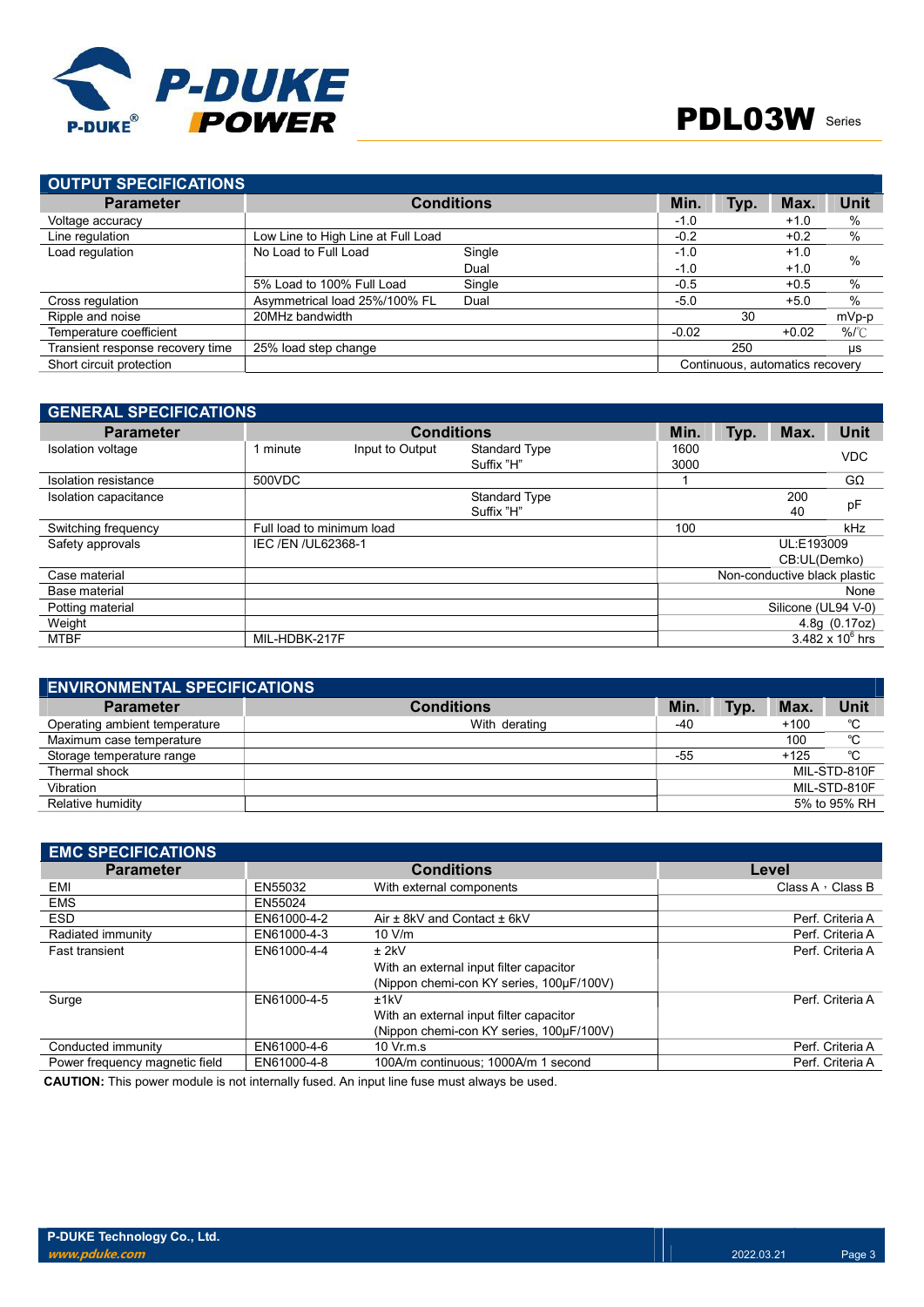



### CHARACTERISTIC CURVE



#### FUSE CONSIDERATION

This power module is not internally fused. An input line fuse must always be used.

This encapsulated power module can be used in a wide variety of applications, ranging from simple stand-alone operation to an integrated part of sophisticated power architecture.

To maximum flexibility, internal fusing is not included; however, to achieve maximum safety and system protection, always use an input line fuse. The input line fuse suggest as below:

| Model                                               | <b>Fuse Rating</b><br>(A' | <b>Fuse Type</b> |
|-----------------------------------------------------|---------------------------|------------------|
| $PDL03-12S$ $W\cdot$ $PDL03-12D$<br>w               |                           | Slow-Blow        |
| $\neg$ W · PDL03-24D<br>PDL03-24S <sup>T</sup><br>w | 1.6                       | Slow-Blow        |
| PDL03-48S<br>™ · PDL03-48DF<br>w                    |                           | Slow-Blow        |

The table based on the information provided in this data sheet on inrush energy and maximum DC input current at low Vin.